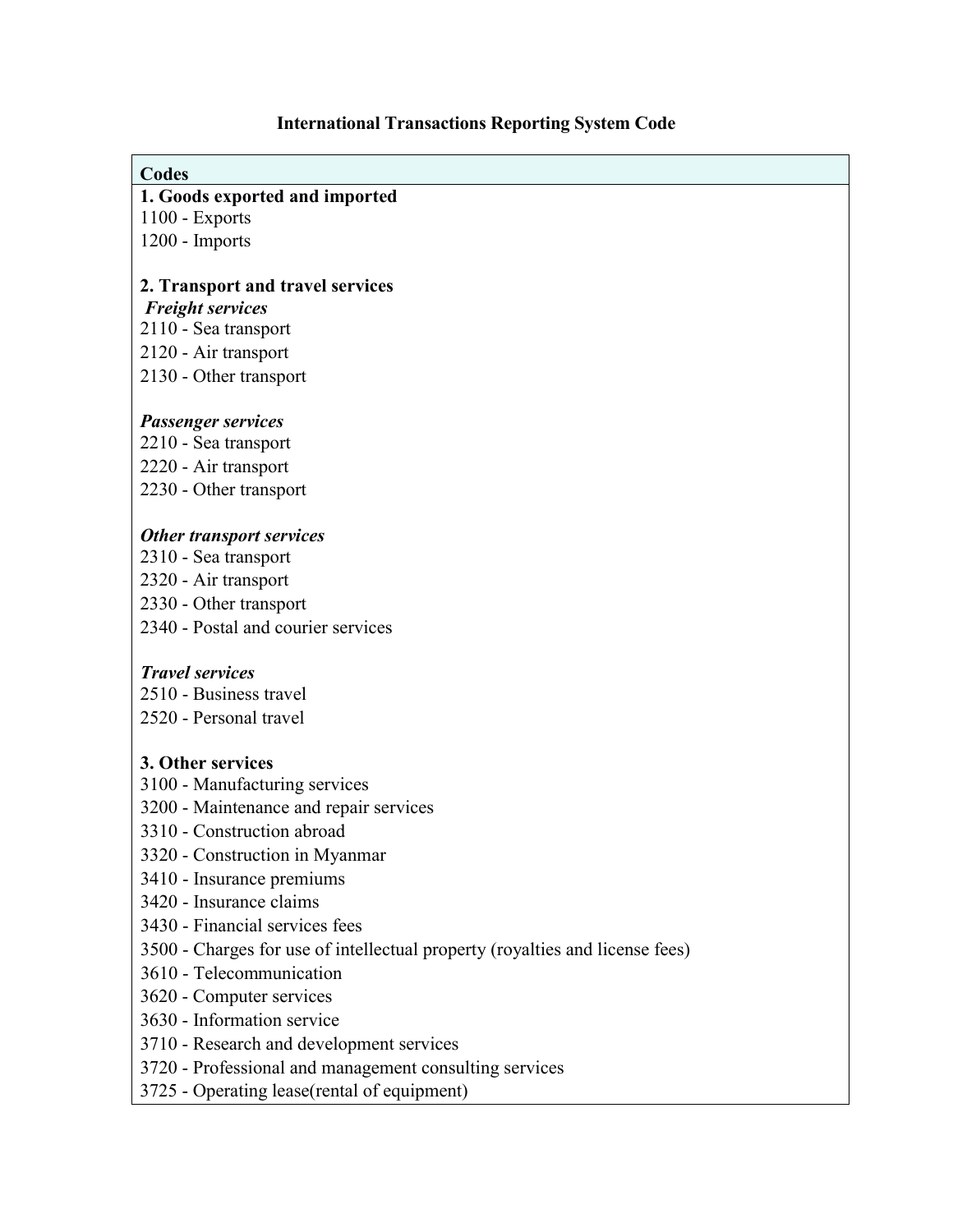### **Codes**

- 3730 Technical, trade-related, and other business services
- 3740 Audiovisual and related services
- 3750 Personal, cultural, and recreational services
- 3800 Services to government not included elsewhere

### **4. Income**

- 4100 Dividends
- 4300 Interest
- 4400 Taxes
- 4500 Subsidies
- 4600 Rent
- 4700 Compensation of employees

# **5. Transfers**

- 5200 Workers' remittances
- 5300 Other personal transfers
- 5400 Grants for infrastructure and purchase of capital goods
- 5500 Development assistance
- 5600 Other current transfers

### **7. Transactions in claims (assets) on nonresidents**

- 7100 Equity
- 7200 Debt between affiliated enterprises
- 7310 Long-term debt securities
- 7320 Short-term debt securities
- 7400 Options, futures, warrants, swaps, etc.
- 7510 Loans, long-term
- 7520 Loans, short-term
- 7530 Trade credits and advances, long-term
- 7540 Trade credits and advances, short-term
- 7600 Deposits
- 7800 Other

#### **8. Transactions in liabilities to nonresidents**

- 8100 Equity
- 8200 Debt between affiliated enterprises
- 8250 Payments of local expenses of resident affiliates by their parent companies
- 8310 Long-term debt securities
- 8320 Short-term debt securities
- 8400 Options, futures, warrants, swaps, etc.
- 8510 Loans, long-term
- 8520 Loans, short-term